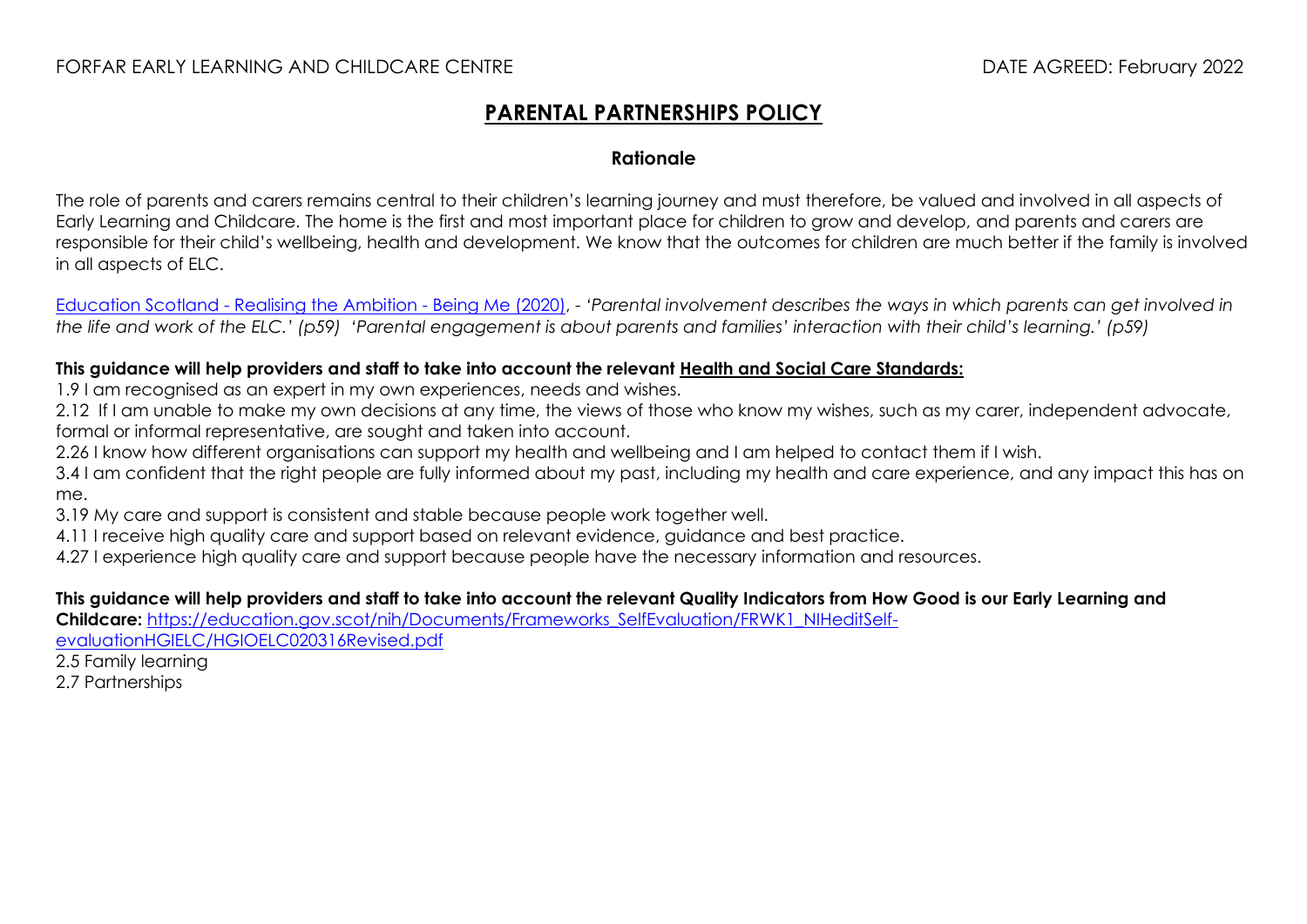## FORFAR EARLY LEARNING AND CHILDCARE CENTRE **Extractional CHILDS** DATE AGREED: February 2022

**This policy will be monitored by / through:** consultation with families and other professionals, audit of communication strategies, minutes of parental meetings, self-evaluation records and plans, evaluation of Family Learning Programmes

| This policy will be reviewed in: | 6 months    |
|----------------------------------|-------------|
| Review Date:                     | August 2022 |
| Reviewed By:                     | Management  |